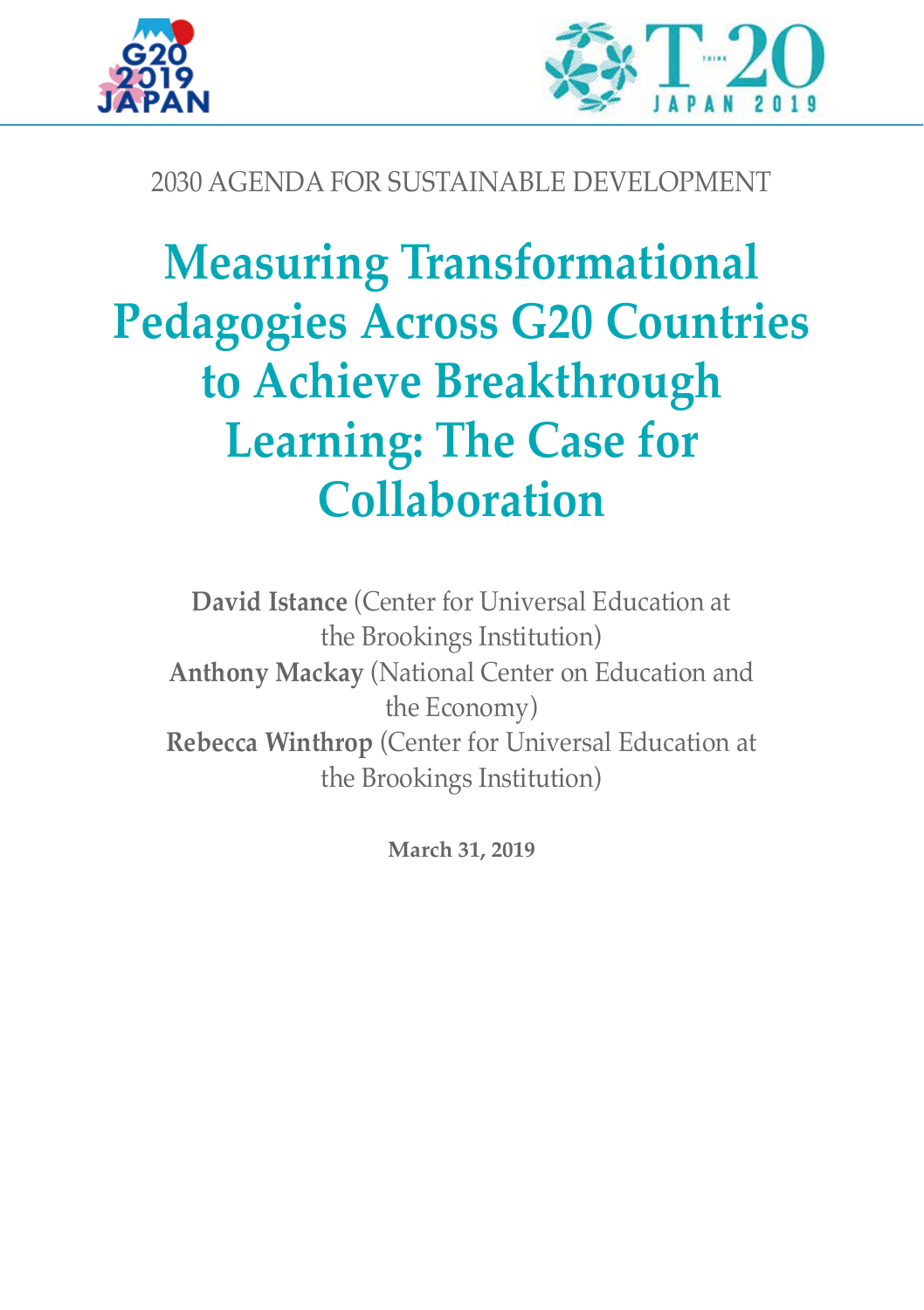



## **Abstract**

Given the urgent need to transform traditional teaching and learning practices in order to prepare students with the breadth of skills needed for the future, it is urgent that G20 countries collaborate quickly to develop a breakthrough set of measures to track pedagogical transformation. Currently, no country has the data or assessments it needs to track if these pedagogical changes are happening and whether students are mastering the desired skills. International and national education assessments use metrics that only partially indicate whether a country is headed in the right direction. We recommend the G20 establish a Task Force made up of leading thinkers from the G20 and around the globe to develop these shared measures.

## **Challenge**

A range of global comparative assessments, from PISA to PIAAC to TIMSS and PIRLS<sup>ⅰ</sup> , have underscored enormous gaps in the performance of students among education systems. Without major policy changes, these gaps will only widen. Projections show that by 2030 more than half of the world's children will not be on track to achieve basic secondary level skills from literacy and numeracy to critical thinking and problem-solving.<sup>ⅱ</sup> And by some estimates if we continue with current approaches it could take students from poor families up to 100 years to catch up to the learning levels of students from wealthy families.<sup>ⅲ</sup> At the same time, the changing nature of the world of work and the advent of artificial intelligence and related technologies means that what will be required to succeed tomorrow may be very different than what is needed today. Beyond basic skills, students need skills for the 21st century such as critical thinking, collaborative problem-solving, empathy and flexibility to respond to a changing world.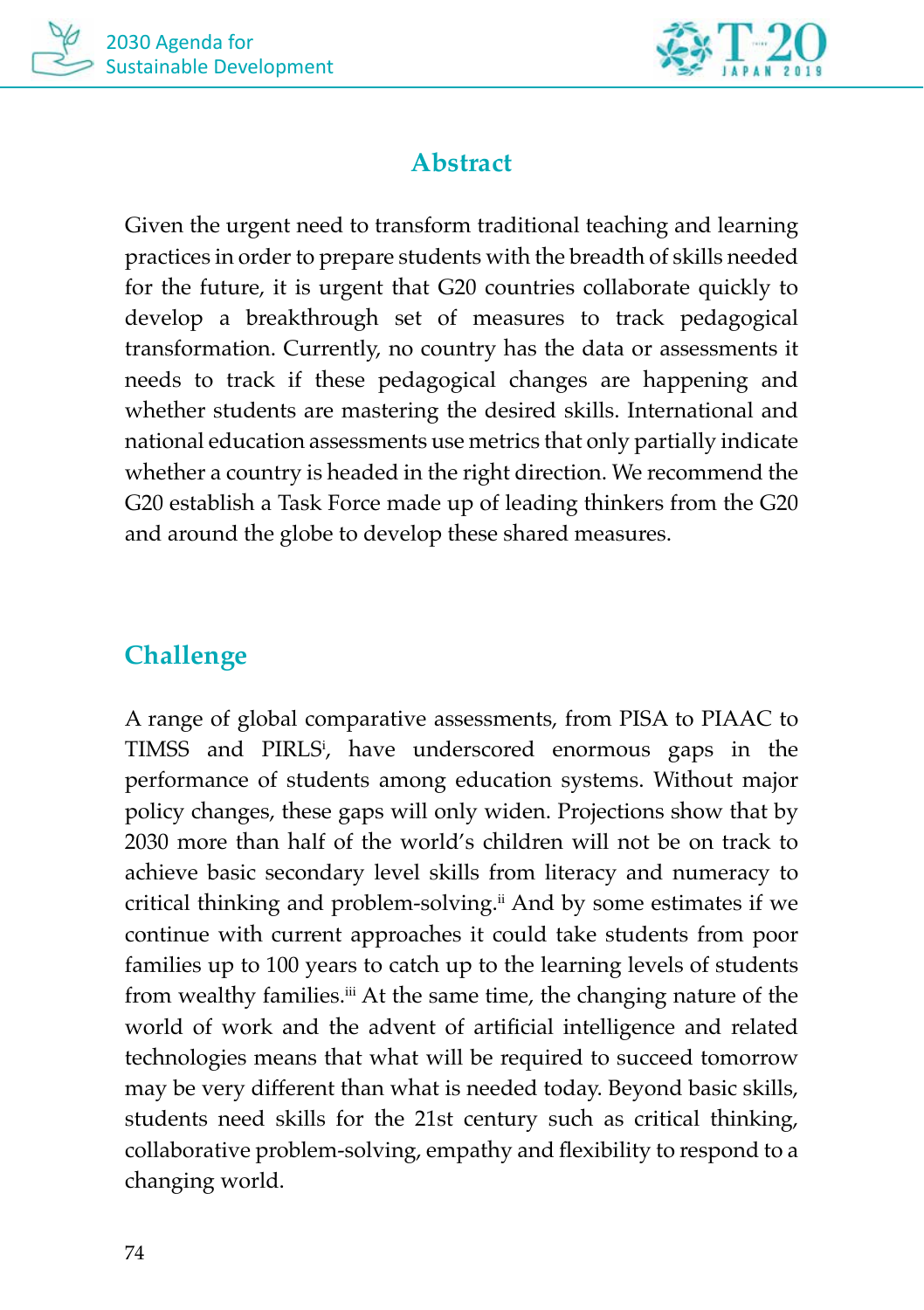



All countries, high and low performing, face two equally urgent tasks: accelerating or maintaining their performance to enable their students to compete globally now, while simultaneously attempting to anticipate the skills that will be needed in the future.

Countries within the G20 urgently need to rapidly accelerate progress or leapfrog in order to prepare their students for a global economy and an uncertain future dominated by technology. The key to leapfrogging as outlined in Leapfrogging Inequality: Remaking Education to Help Young People Thrive is a major transformation in teaching and learning from lecture-based to more playful learning approaches, where "learning is driven by student needs and inquiry is meaningfully connected to students' lives, and fosters experimentation and social interaction."<sup>ⅳ</sup>

This is much broader than a curriculum revision: a holistic transformation in teaching and learning that reconsiders how, when and where students learn will be necessary. Transforming how students are taught must be a central part of the transformation. Afterall many 21<sup>st</sup> century skills are best developed not by introducing separate curricular subjects (e.g. a creativity class or critical thinking class) but by transforming how current subjects are taught (e.g. using experiential, collaborative projects as a way of teaching science concepts).

Despite the evidence that transformational pedagogies make an impact,<sup>ⅴ</sup> currently, no country has the data or assesments it needs to track if these pedagogical changes are happening and whether students are mastering the desired skills. This is because international and national education assessments use metrics that only partially indicate whether a country is headed in the right direction of transformational learning. These assessments primarily track two sets of data: performance data (based on student test scores) and education system statistics (enrollment, personnel, funding levels).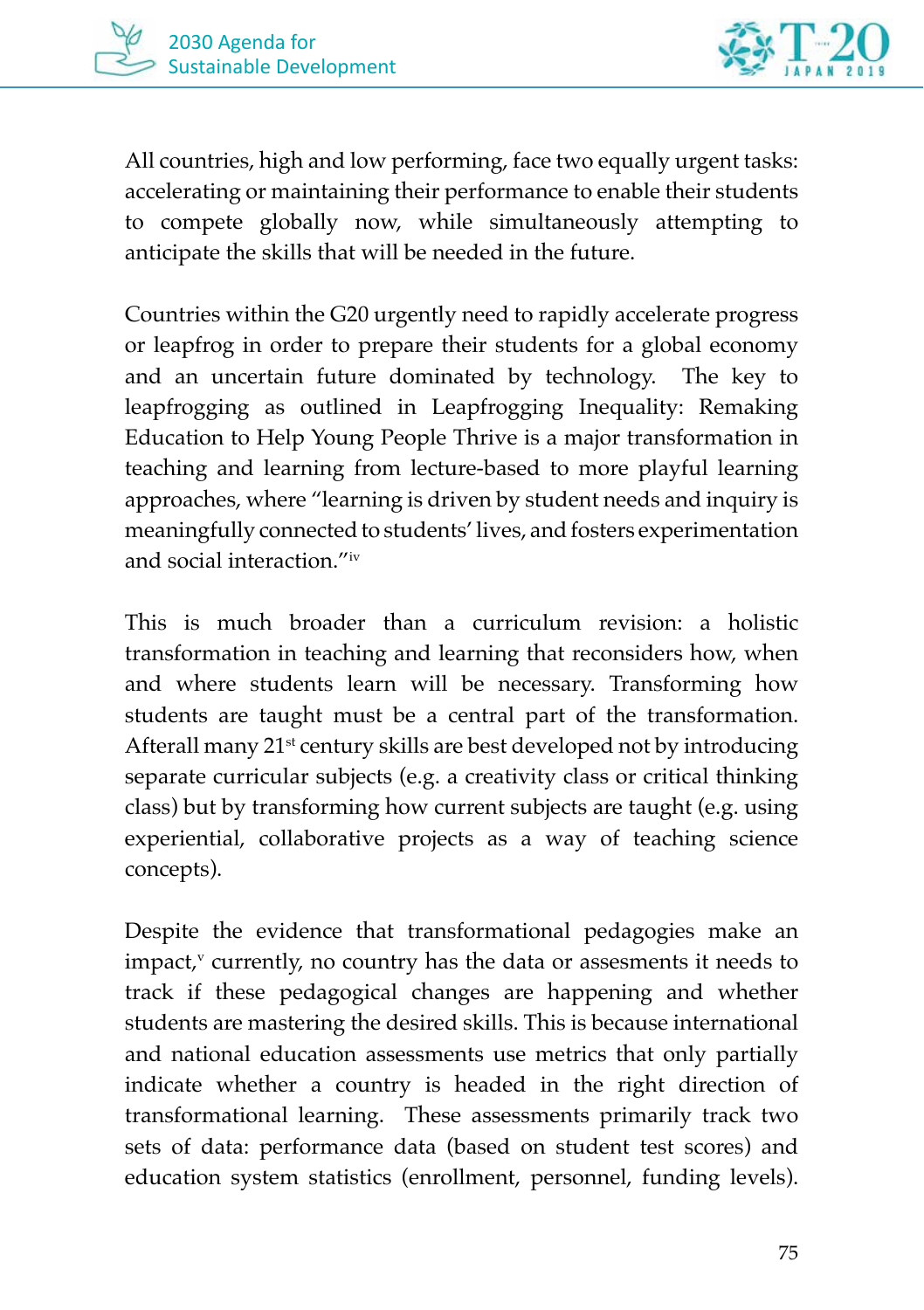

**No matter how in-depth these assessment programs are, they do not go nearly far enough to illuminate whether innovative, dynamic teaching practices are being employed and to what degree of success.** 

This information is crucial if education systems are to truly leapfrog towards all children developing broad competencies and skills.

## **Proposal**

Given the enormous disruption to traditional teaching and learning practices that is necessary to prepare students for the future, it is urgent that G20 countries collaborate quickly to develop a breakthrough set of measures to track teaching and learning transformation. These measures must be holistic — spanning the learning interactions between student and teacher, the education system that enables the conditions for learning, and the macrosystem of economy and society that drives education — as well as forwardlooking: usable to education decision-makers so they can simultaneously improve their education systems incrementally while planning for the uncertainty of the future.

The process should collaborate and complement existing international assessment programs and should build on the array of existing work that has been done to measure what success looks like today, for student performance, for classroom environments, and for education systems. For example, a number of leading global organizations such as the Brookings Institution, the Center on International Education Benchmarking (CIEB), Yidan, and the OECD have proposed different frameworks for benchmarking the process of transformation of education systems towards the goal of helping children develop a broad set of capabilities and skills. All of these approaches are aligned in terms of the broad vision for success and general policy approach to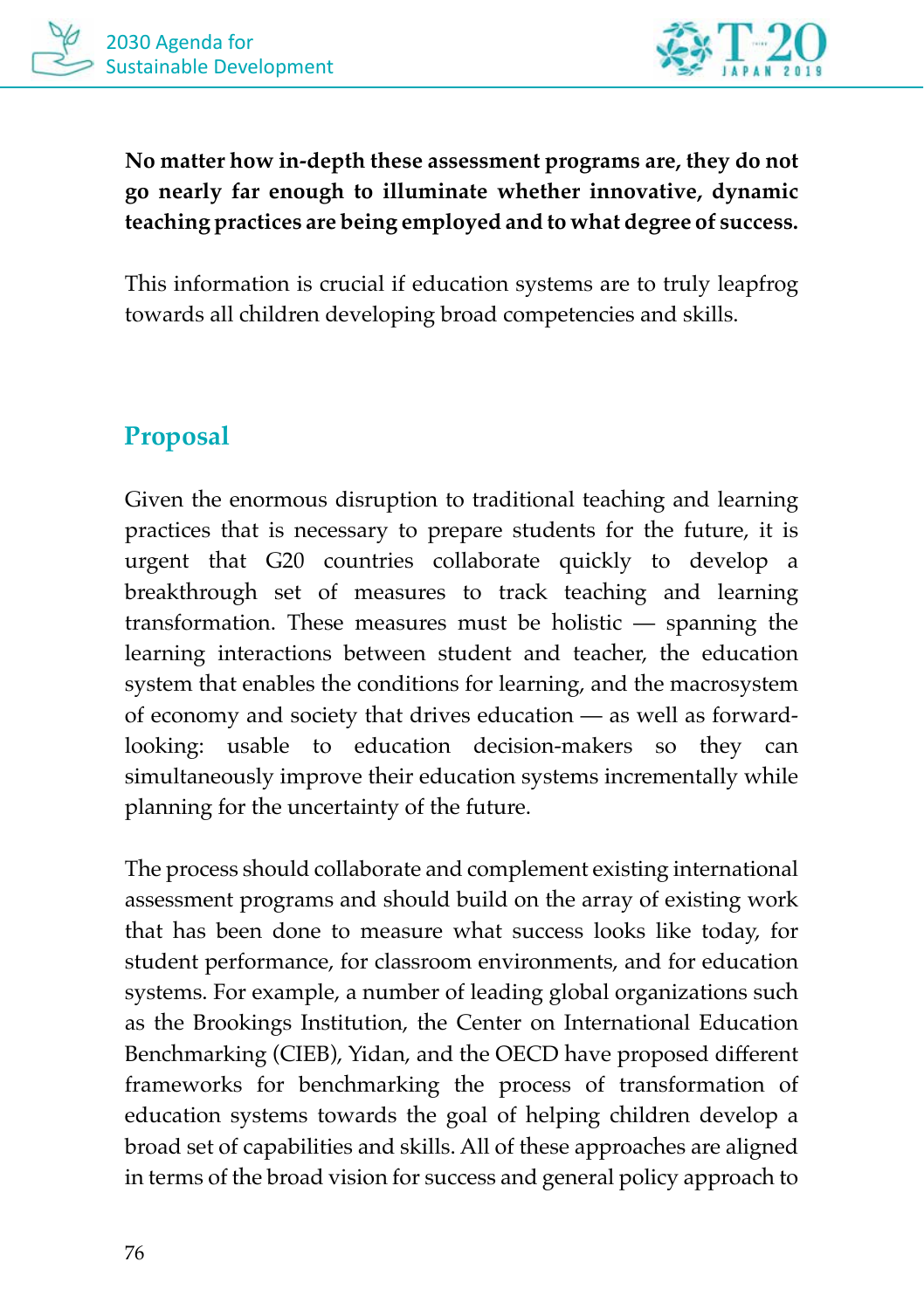

transforming teaching and learning to reach that success.

All G20 countries will need some way of measuring transformational pedagogies, and it would be inefficient for countries to tackle this task on their own. Instead, significant cross-border sharing and collaboration will be necessary to develop a unified set of measures appicable across countries. It is the authors' belief that the G20 is the perfect vehicle for this collaboration. Such a pressing and far-reaching task will require the best minds from government, education, NGOs, and the broader society. The G20 is the perfect convener to gather the relevant groups as well as emphasize the need for the new measures.

We, therefore, recommend the G20 establish a Task Force made up of leading thinkers from the G20 and leading experts from around the globe to develop these shared measures. The shared measures would complement existing education data - both performance data such as standardized exams and education system statistics including student participation and enrollment - and provide insight into the educational processes that we know from the OECD's research are strongly linked with the pedagogical changes that develop breadth of skills.<sup>vi</sup>

The Task Force would address four questions, which would guide the proposed phases of work:

- 1. What existing data is currently regularly collected and can be used for this initiative?
- 2. What are the gaps in data and how can that data be gathered?
- 3. What are the most salient measures for countries to track if their shift towards pedagogical transformation is moving in the right direction?
- 4. What approach should be used to collect, report out and share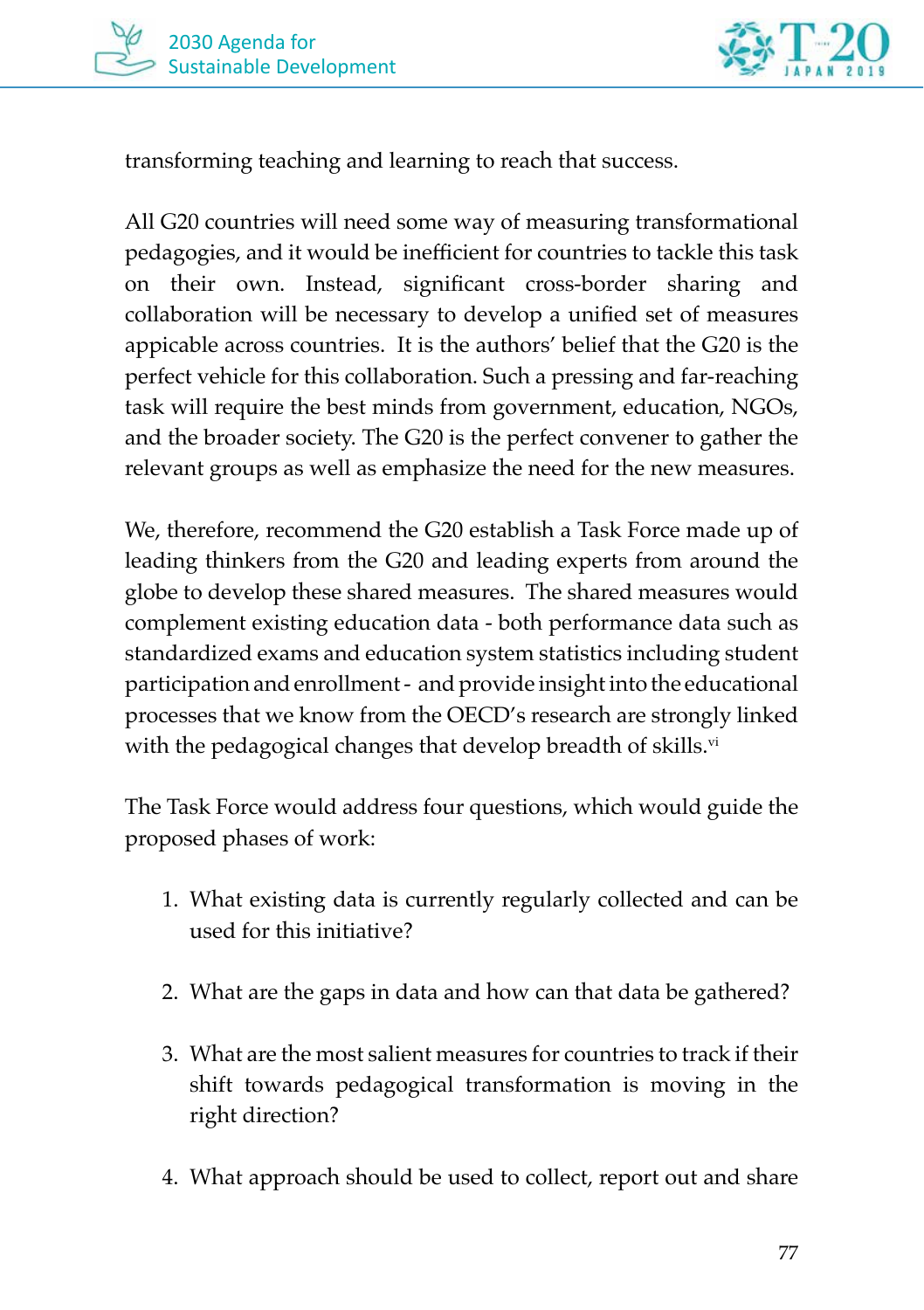

this data?

Throughout the process, the Task Force would survey key stakeholders to provide input into the work. Collaboration with existing assessment programs will be a top priority in order to build off the data collection efforts already underway. Broader input will be needed to inform the development of the research and ensure buy-in for the recommendations. To this end, extensive consultations with governments, the private sector, civil society, and other education actors will be undertaken. The specific phases of the Task Force are detailed below:

#### **Phase I: Identify Existing Data**

The Task Force would be charged with surveying existing frameworks, tools and research. For example, the OECD collects data on teacher collaboration as part of the TALIS survey that could be a starting point for the proposed breakthrough measures.<sup>ⅶ</sup> The Task Force would provide guidance for G20 countries about the multiple and complementary purposes of existing data and develop guidance and protocols about which sets of data are useful for what purposes.

#### **Phase II: Identify Gaps in Data**

After completing the above exercise, the Task Force would identify the gaps in data and what would be required to obtain the data. For example, an existing gap we are aware of is the lack of assessments designed to systematicaly measures pedagogical change from lecturebased to interactive, engaged and student-driven. The Task Force's work is likely to uncover additional gaps.

#### **Phase III: Identify New Measures**

The Task Force would work to determine the specific measures that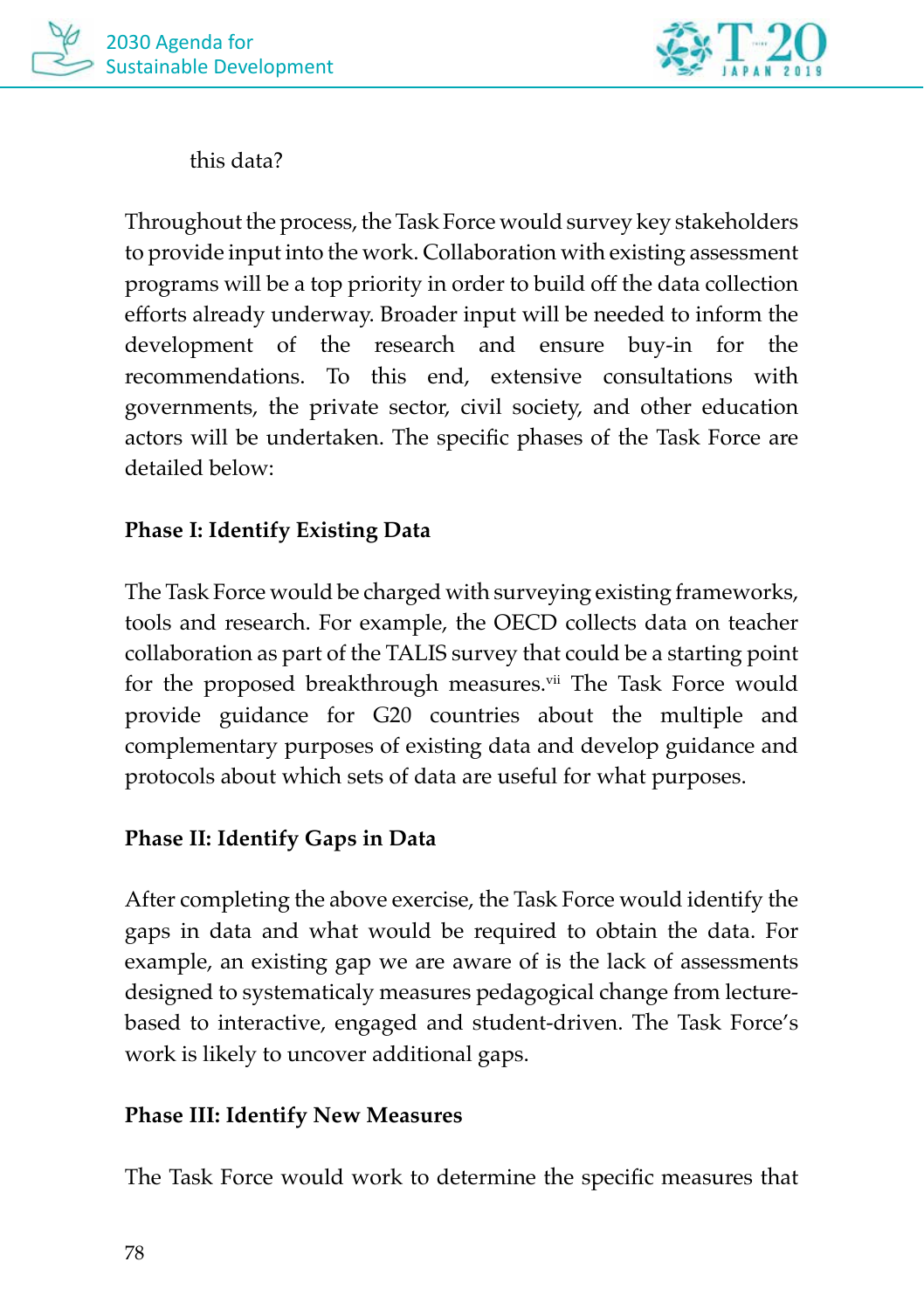

would give countries actionable data on how they are performing on their path to pedagogical transformation. From existing research, we expect that these measures could include things like:

- the extent to which teachers are collaborating;
- the existence of structures for continuous school and systemwide improvement;
- widespread and thoughtful use of technology as part of pedagogy;
- to what extent teaching and learning are aligned to 21st century skills;
- whether teaching and learning are taking place in a wide range of contexts including outside the school building and day;
- Are systems using a diverse array of metrics to assess student performance that captures their abilities across academic knowledge, skills development, and other 21st century competencies;
- partnerships between schooling and sectors outside education; and
- a policy environment conducive to adapting rapidly to meet the demands of the future.

An essential part of identifying new measures will be to identify the possible methods for collecting data on them. The Task Force will consider a wide range of options including approaches that use more continuous data collection methods, are "lighter touch" than those used by current international assessment regimes, and do not result in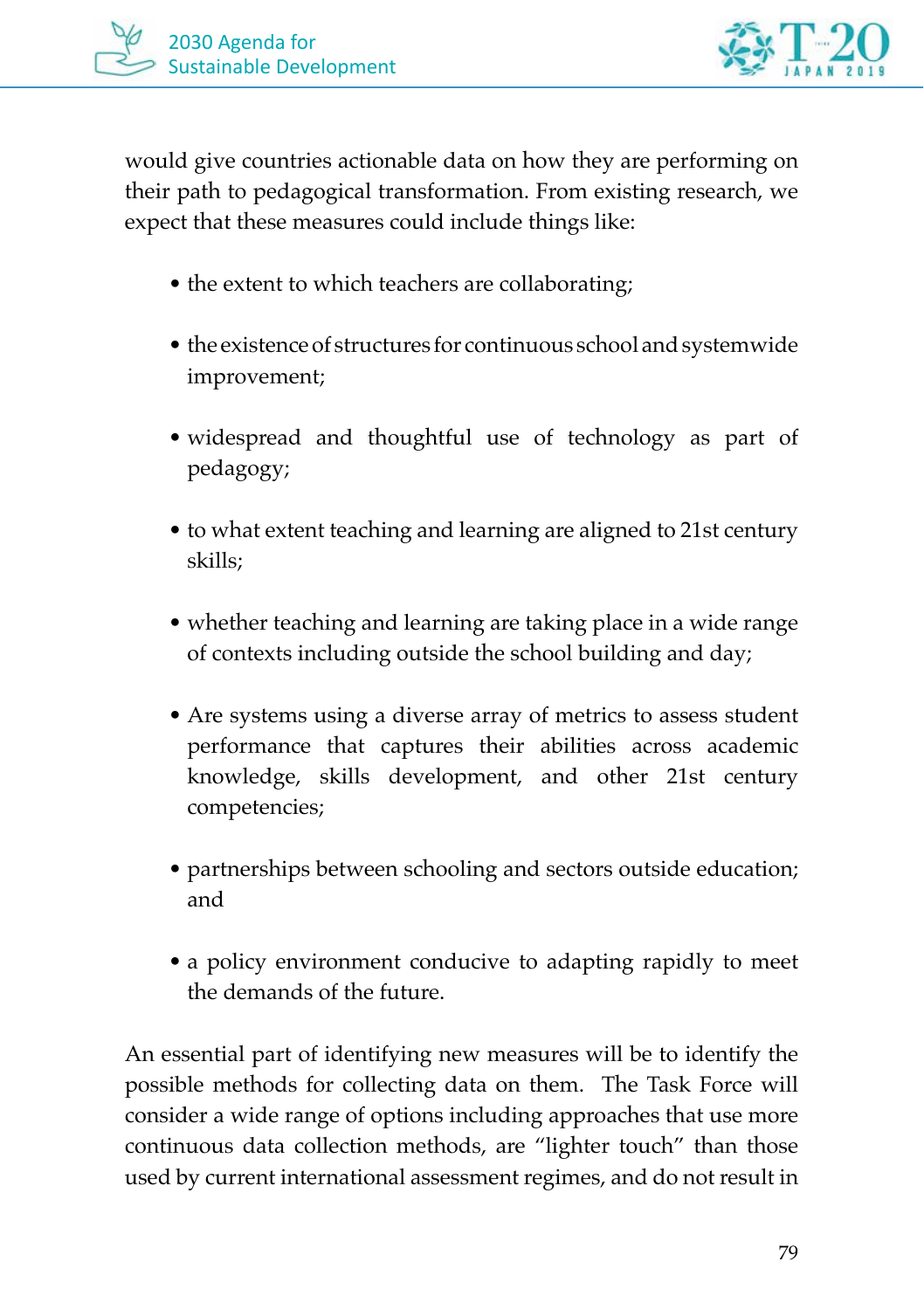



internationally comparable leque tables.

#### **Phase IV: Develop Approaches to Collect, Report Out and Share**

Based on the above work, the Task Force would identify approaches to collect and share data among G20 countries. A likely outcome would be the identification of a select group of countries where it would be useful to pilot the new measures. The Task Force would provide guidance on implementation, data collection and rollout in participating jurisdictions.

In closing, having a set of unified measures across countries will enable jurisdictions to compare themselves on common holistic measures that span the linkages between education and the economy and the society of the future. Given the slow pace of change across many education systems towards helping all students cultivate full breadth of competencies and skills they need, there is a need to try new approaches that can help leapfrog progress. With the uncertainty facing countries as they try to prepare students for a world that is constantly evolving, the time has never been more urgent.